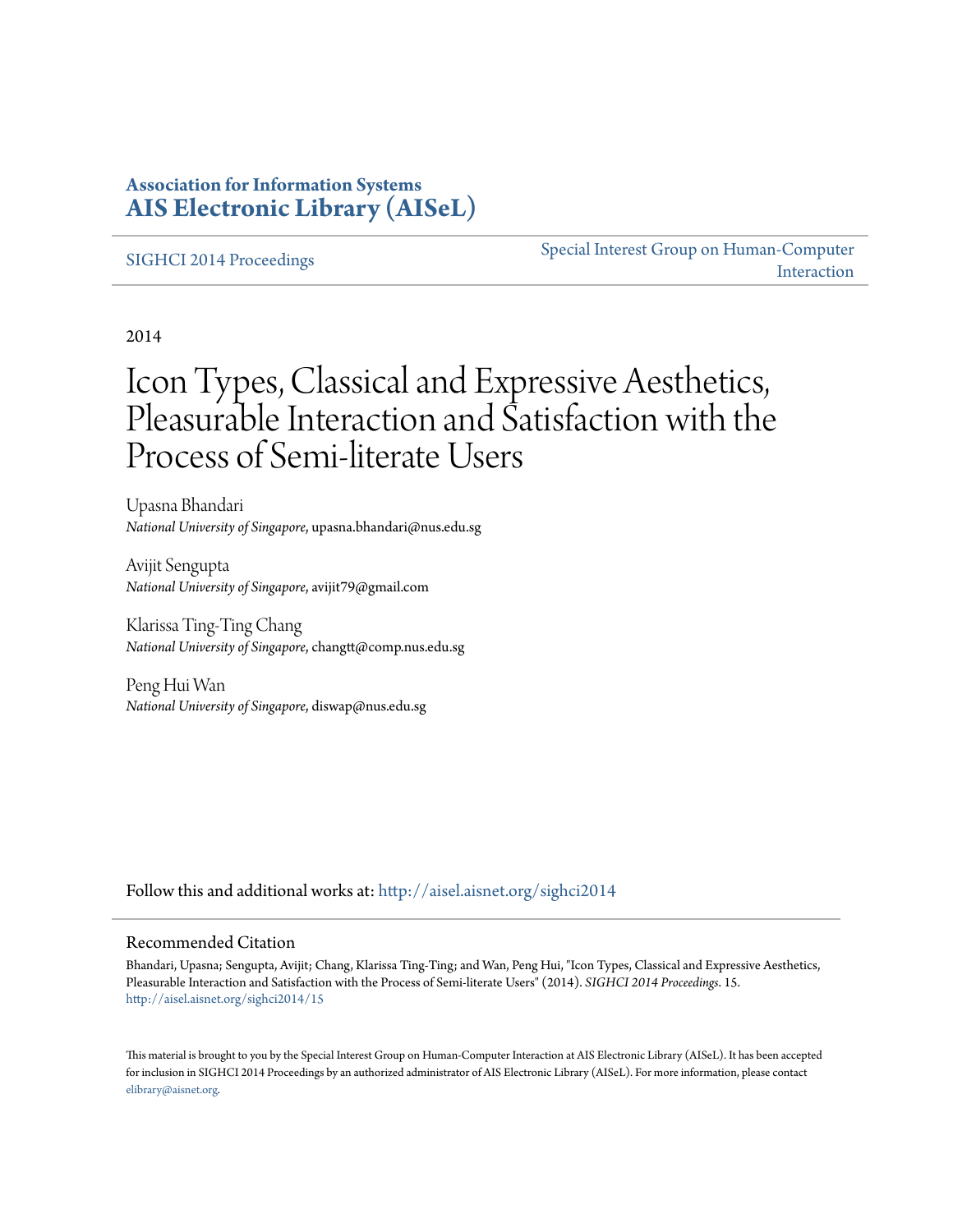## **Icon Types, Classical and Expressive Aesthetics, Pleasurable Interaction and Satisfaction with the Process of Semi-literate Users**

 **Upasna Bhandari**  National University of Singapore upasna.bhandari@nus.edu.sg

 **Klarissa Chang**  National University of Singapore changtt@comp.nus.edu.sg

#### **ABSTRACT**

The hedonic role of icons has been undermined in contemporary human computer interaction research, though users have specifically mentioned the importance of icons while performing aesthetic evaluation of user interfaces. Previous research has also neglected factors like aesthetics and pleasurable interaction while comparing efficiency of same interface elements. In this regard, current study investigates how different types of icons in mobile applications affect the aesthetics and pleasurable interactions of semi-literate users. This study also investigates the extent to which aesthetics and pleasurable interactions affect satisfaction with the process. The study addresses these issues from the theoretical perspectives of metaphor and aesthetics. Significant differences were observed for aesthetics and pleasurable interactions between two different types of icon sets, namely metaphoric and idiomatic. This study suggests that for higher evaluation of aesthetics and pleasurable interaction for semi-literate users, specific icon types are preferred.

#### **Keywords**

Metaphoric icon, Idiomatic icon, Classical aesthetics, Expressive aesthetics, Pleasurable interaction, Satisfaction with the process.

#### **INTRODUCTION**

The hedonic role of icons has been also undermined in the contemporary HCI research (Lee and Koubek 2010). Often users specifically mention the presence of icons as main reason for favorable aesthetic evaluation of interfaces (e.g. Reinecke and Bernstein 2011). There are almost no empirical studies that consider aesthetic evaluations and pleasurable interactions while simultaneously looking at the hedonic roles and users' satisfaction with the process (Tractinsky et al. 2000; van der Heijden 2003). Additionally, these studies are rare for ICT development targeted at semi-literate users. Since aesthetic evaluation and visual appeal can significantly contribute to a system's acceptance (Schenkman and Jonsson 2000), there is a need for studies exploring ICT development amongst semiliterate users of developing countries. In our study, we address this issue by testing the hedonic roles of two different types of icons, metaphoric and idiomatic. These icon types have been

 **Avijit Sengupta**  National University of Singapore avijit79@gmail.com

#### **Peng Hui Maffee WAN**  National University of Singapore diswap@nus.edu.sg

showed to perform inconsistently in different contexts (Blackwell 2006). In this study, we test the hedonic role of icons in context of semi-literate users in India. 'Semi-literate' users are those who have basic literacy but cannot read and write fluently (Findlater et al. 2009, Medhi et al. 2011). They typically have one to six years of formal education.

Aesthetic design is an integral part of effective interaction design as it clearly represents the need of users' aesthetic requirements (Alben 1996). Appreciation of aesthetics and beauty is hard-wired into human genetic setup and thus aesthetic feeling fulfills an adaptive biological function (Schenkman and Jonsson 2000). Classical aesthetic dimension pertains to aesthetic notions that presided from visual clarity aspects (cleanliness, clarity and symmetry). This notion emphasizes orderly and clear design. Expressive aesthetic dimension is represented by the more subjective design attributes like creativity, originality, sophistication, etc. These factors seem to capture users' perception of the creativity and originality of the design.

Therefore, there is also a requirement for the exploration of the relationship between different interface elements, aesthetic evaluation and satisfaction of semi-literate users. Our study addresses this requirement in terms of interface icons. Specifically by examining the key concepts from the theory of metaphor, aesthetic evaluation and icon types, we try to answer the following research questions:

RQ1: *How do different types of icons in mobile applications affect classical aesthetics, expressive aesthetics and pleasurable interactions of semi-literate users of India?*

RQ2: *To what extent do aesthetic dimensions and pleasurable interactions affect semi-literate users' satisfaction with the process?*

#### **THEORETICAL FOUNDATION**

#### **Metaphoric and Idiomatic Icon**

An icon can be defined as a graphical representation of concepts that symbolize system action (Ware 2000). The reason for the increased popularity of icons comes from the fact that graphical symbols are often considered as language independent, potentially universal means of communication (McDougall et al.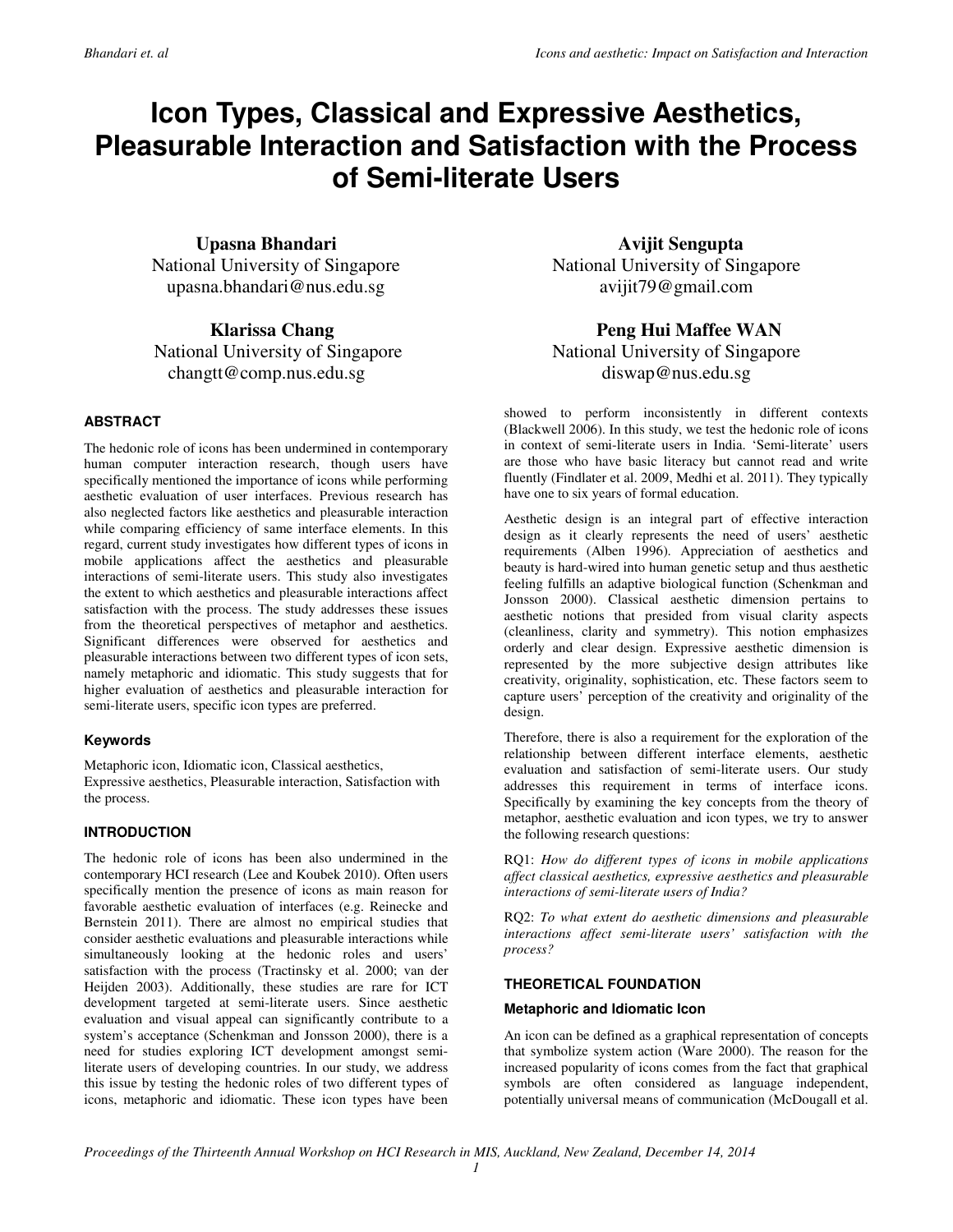2000; Schroder and Ziefle 2008). A lot of research strongly recommends icon based graphical user interface for different semi-literate communities of developing countries (Grisedale et al. 1997; Parikh et al. 2003; Thatcher et al. 2005). Previous researches which have looked at icon designs concentrated either on functional efficiencies or on the effect of culture in their perceptions and recognitions (Chanwimaiueng and Kasemsan 2011; Gatsou et al. 2011). To the best of our knowledge, there was no empirical study which addresses the hedonic role of icons in the context of semi-literate users. Therefore, there is a requirement to judge the hedonic role of icons in the context of semi-literate users' satisfaction with the process. Our current study tries to address this issue in terms of two icon types, namely metaphoric and idiomatic.

Metaphoric icons are those which use relatively familiar visual metaphors that indicate a direct or implied relationship with the function that it represents (Markus 1998). These icons use a typical object to represent a general class of objects (Wang et al. 2007). On the other hand, the idiomatic icons are like visual idioms (Cooper et al. 2007) which have no intuitive connection between the icon and the referent (Wang et al. 2007). They are generally made up of unfamiliar geometric shapes, lines, arrows, etc. Metaphoric icon adopts an analogical learning process, based on the user's prior knowledge whereas idiomatic icon adopts a procedural learning process (learning while using) based on users' conscious effort of relating the function with the corresponding icon form and then memorization (Cooper et al. 2007).

#### **Aesthetics**

The concept of aesthetics is quite complex. Previous researches define 'aesthetics' in many different ways. It is defined as 'beauty in appearance' (Lavie and Tractinsky 2004), 'visual appeal' (Lindgaard and Dudek 2003), 'a response' or 'a judgment' (Hassenzahl 2004a), a 'property of objects' (Porteous 1996) or 'a process' (Langer 1967). To develop a precise understanding, we adopt the classical and the expressive aesthetic model by Lavie and Tractinsky (2004), as this model provides a holistic measure of both the aesthetic dimensions as well as pleasurable interactions.

According to Lindgaard et al. (2011), classical aesthetics can be seen as closely usability related and readily measurable, independent of any observer. Classical aesthetics provides a design with 'order' and 'harmony'. It portrays a mathematical view of aesthetics, which Hassenzahl (2004a; 2004b) mentioned as 'normative values'. Expressive aesthetics captures mostly the subjective experience of users. It measures the extent to which the impression of beauty is observer dependent. In his study Hassenzahl (2004a; 2004b) referred it as 'experiential values'.

According to Schenkman and Jonsson (2000), while considering aesthetic evaluation meaning-function relationship cannot be undermined. Meaning is important in the design of interactive system elements (in our case icons). Specific to aesthetics, meaningfulness and function in context of icons for example, metaphoric icon set is expected to be aesthetically favored by the participants for classical dimension. The participants were expected to acquire more meaning and hint from metaphoric icon set as metaphoric icon were expected to function based on their previous knowledge. Based on above arguments, we hypothesize -

*H1: Evaluation of classical aesthetics will be higher for participants who used mobile interfaces comprised of* 

#### *metaphoric icons than those who used interfaces comprised of idiomatic icons.*

Due to its very nature idiomatic icons are expected to provide more scope to depict expressive aesthetic qualities as they are not restricted only to contextual visual metaphors. As idiomatic icons hardly depict any obvious relationship between representation and referent, it provides ample scope of simplification and abstraction. While designing an idiomatic icon a designer gets more freedom for showing creativity, originality and sophistication. As a consequence, users were expected to identify more creativity, originality and sophistication in idiomatic icons. Based on above arguments, we hypothesize-

*H2: Evaluation of expressive aesthetics will be higher for participants who used mobile interfaces comprised of idiomatic icons than those who used interfaces comprised of metaphoric icons.* 

#### **PLEASURABLE INTERACTION**

Pleasurable interactions can be defined as the emotional and hedonic benefits associated with the use of a system. The relationship between aesthetics and pleasurable interaction is well established (Sheppard 1987). Aesthetically superior system provides a more pleasurable interaction which implies a feeling of confidence during the use of the system. Karvonen (2000) also considered 'pleasure' as an aesthetic notion. Therefore, it is important to look into the pleasurable interaction that two different types of icons offer, while going over their aesthetic evaluation.

According to the researchers (van der Heijden 2003), aesthetic appearance strongly contributes to the pleasure which some users took in their product. A pleasurable interaction due to the design's higher aesthetic qualities is capable of improving users' moods and their overall evaluation of the system. As an aesthetic evaluation and pleasure share causal relationship, while considering different aesthetic dimensions, it is also quite essential to measure the pleasurable interaction that different icon style offers (Tractinsky et al. 2000). Based on the above argument and theory of metaphor and cognitive representation, we hypothesize-

*H3: Pleasurable interaction will be higher for participants who used mobile interfaces comprised of metaphoric icons than those who used interfaces comprised of idiomatic icons.* 

#### **PERCEIVED EASE OF USE**

'Perceived ease of use' of a system is defined as the extent to which a person believes that using a technology will be free of effort (Venkatesh 2000). This particular construct is the reflection of an individual assessment of the effort required in the process of using any system (Davis 1989). In absence of context or background, subject tends to make evaluation of perceived ease of use based on prior experience with the system. In lack of prior experience with the system, subject mostly relies on the context or the background information. In absence of both the contextual knowledge as well as prior experience, subject mostly relies only on the information offered by the stimuli for the evaluation of perceived ease of use (Venkatesh 2000).

Based on the theory of metaphor and cognitive representation (Carroll and Thomas 1982; Carroll and Mark 1999), it can be assumed that metaphoric icon set will provide more contextual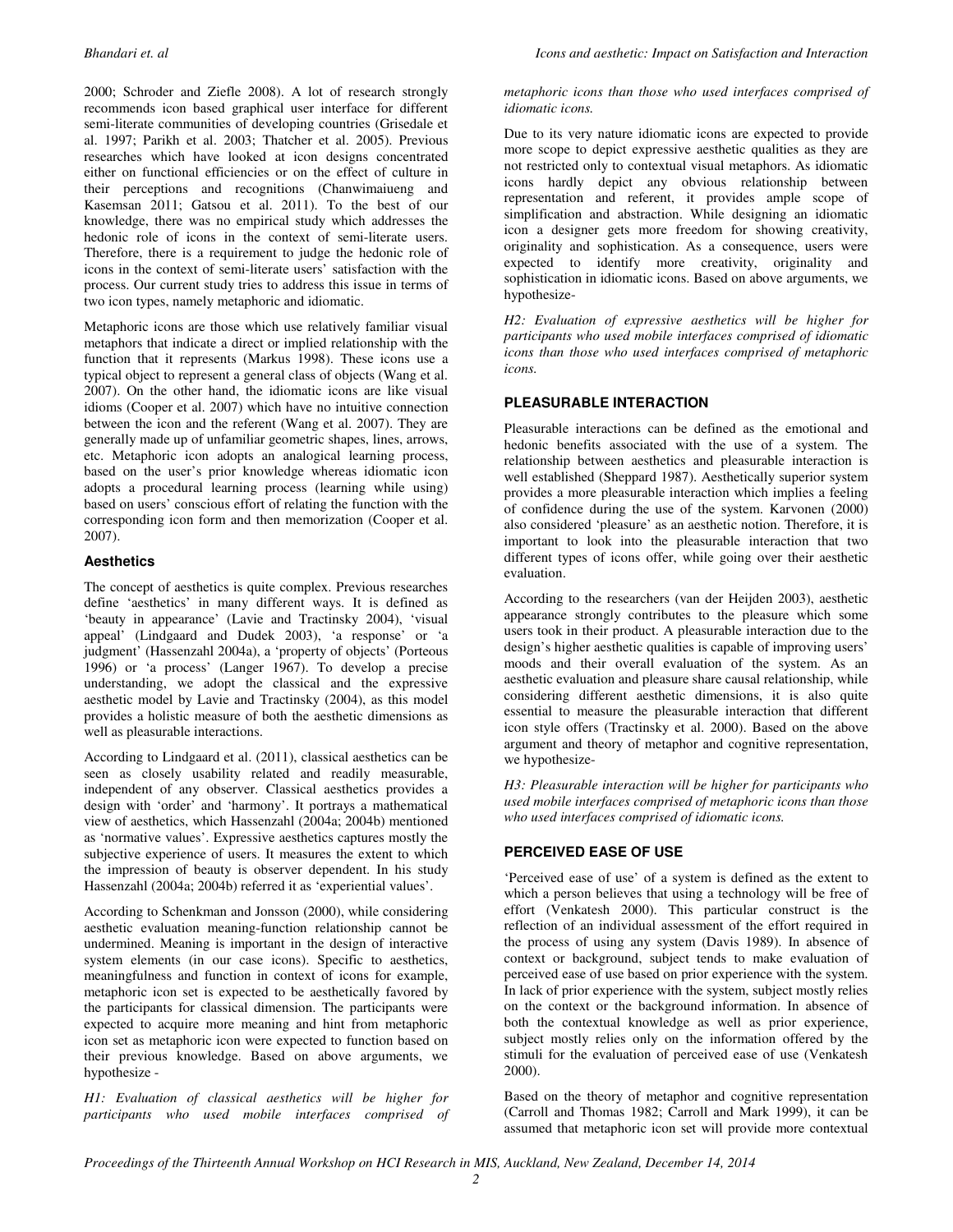information regarding system's functions in comparison to idiomatic icon set. Therefore, we can expect a significant difference in perceived ease of use scores between the users of metaphoric and idiomatic icon set. Thus, we hypothesize that-

*H4: Perceived ease of use will be higher for participants who used mobile interfaces comprised of metaphoric icons than those who used interfaces comprised of idiomatic icons.* 

#### **USER SATISFACTION**

In a given situation, 'satisfaction' is a person's feelings or attitudes toward a variety of factors affecting the situation (Wixom and Todd 2005). According to Ivanov and Schneider (2010), satisfaction with the process taps directly into one's evaluative affect with respect to the process, which is inclusive of both tools and procedures. Increased user satisfaction will lead to a higher intention to use, which will subsequently affect the actual usages of the system (Petter et al. 2008). According to Wixom and Todd (2005), user satisfaction enumerates system and information design attributes and it is a potentially useful diagnostic tool for system testing. User satisfaction is closely related to object-based beliefs and attitudes (Petter et al. 2008). Thus the measures of user satisfaction provide a useful base for identifying and examining the object (icon) based belief and attitudes towards the information quality characteristics of that system. Previous research suggests a correlation between the aesthetic quality of an interface and users satisfaction with the system (deAngeli et al. 2006). Pleasurable interaction has also been shown to be intrinsically connected to users satisfaction (Lindgaard and Dudek 2003; Tractinsky and Zmiri 2006). Therefore, together with pleasurable interaction, two different dimensions of aesthetics are expected to contribute considerably to the satisfaction with the process. Based on that, we hypothesize that

*H5: Participants' satisfaction with the process can be explained by their evaluation of classical aesthetics, expressive aesthetics and pleasurable interaction.* 

#### **METHODOLOGY**

#### **Participants**

We recruited 56 semi-literate participants, 15 were females and the rest males, with the help of a non-profit organization from six different villages in the Indian state of Maharashtra. Participants have three common background traits: *semiliteracy, low level of formal education* (maximum educational level of up to seventh grade schooling) and *complete inexperience with personal computers*. In order to minimize bias, participants were distributed equally among two different experimental groups based on their age, gender, level of formal education and experience with mobile phones.

#### **Instruments**

We designed several versions of icons which represent six different functions of the application. Metaphoric icons were developed by considering different visual images of objects and actions, which metaphorically represent the concept of the function suggested by eight representative users. Idiomatic icons were developed by forming guidelines based on visual idioms with agriculture as the domain of interest. Both idiomatic and metaphoric icons and their representativeness were checked and validated by a team of four judges which includes two visual designers and two information system researchers(Cohen's kappa was 0.83(Cohen 1960). Table 1 shows the final version of metaphoric and idiomatic icons.

#### **Table 1. Final Version of Metaphoric and Idiomatic Icons**

| Icon             | <b>New</b>           |                | Alert               | <b>Advice</b> |                             | <b>Profile</b>  | <b>Search</b>       | <b>Timeline</b> |
|------------------|----------------------|----------------|---------------------|---------------|-----------------------------|-----------------|---------------------|-----------------|
|                  |                      |                |                     |               |                             |                 |                     |                 |
|                  | Report               |                |                     |               |                             |                 |                     |                 |
| Metaphoric       |                      |                |                     |               |                             |                 |                     |                 |
|                  |                      |                |                     |               |                             | E               |                     |                 |
|                  |                      |                |                     |               |                             |                 |                     |                 |
| <b>Idiomatic</b> |                      |                |                     |               |                             |                 |                     |                 |
|                  | $\overrightarrow{a}$ |                |                     |               |                             |                 |                     |                 |
|                  |                      |                |                     |               |                             |                 |                     |                 |
|                  |                      |                |                     |               |                             |                 |                     |                 |
|                  |                      | <b>N</b> GPEST |                     |               |                             | <b>N</b> GPEST  |                     |                 |
|                  |                      | नई रपोिरट      |                     |               |                             | नई रपोिरट       |                     |                 |
|                  | $E = 1$              |                | कृपया फसल का चयन कर |               | ♨                           |                 | कृपया फसल का चयन कर |                 |
|                  |                      |                |                     |               |                             |                 |                     |                 |
|                  | Y                    |                |                     |               | $\rightarrow$ $\rightarrow$ |                 |                     |                 |
|                  | $\triangle$          | अंगूर          | पयाज                |               | ((•))                       | अंगूर           | पयाज                |                 |
|                  |                      |                |                     |               |                             |                 |                     |                 |
|                  | Ø                    | सोयाबीन        | आल                  |               | $\bullet$                   | सोयाबीन         | आल                  |                 |
|                  | O                    |                |                     |               | #                           |                 |                     |                 |
|                  |                      |                |                     |               |                             |                 |                     |                 |
|                  | 圃                    | मकुका          | शमिला मरिच          |               | ÷                           | मक्का           | शमिला मरिच          |                 |
|                  |                      |                |                     |               |                             |                 |                     |                 |
|                  |                      | <b>NGPEST</b>  |                     |               |                             | <b>NGPEST</b>   |                     |                 |
|                  |                      | नई रप्तिरट     |                     |               |                             | नई रपिौर्       |                     |                 |
|                  | E                    | फसल: अंगूर     |                     |               | չ                           | फसल: अंगूर      |                     |                 |
|                  | $\frac{1}{2}$        |                | कीट का चयन करें     |               | $\overline{\mathcal{F}}$    | कीट का चयन करें |                     |                 |
|                  | $\blacktriangle$     |                |                     |               | $(\textbf{(-))}$            |                 |                     |                 |
|                  | Ø                    |                |                     |               | $\bullet$                   |                 |                     |                 |
|                  | O)                   |                |                     |               | 11.                         |                 |                     |                 |
|                  | 圃                    |                |                     |               | ek,                         |                 |                     |                 |

**Figure 1. Interface Screens for New Report Feature Comprising Metaphoric and Idiomatic Icon** 

#### **Experiment Design**

Our experiment employed a between subject single factorial design. Out of fifty-six participants, twenty eight participants were assigned to metaphoric icon based interface while the other twenty eight were assigned to idiomatic icon based interface. Through a role based scenario participants were told to complete three different tasks, like report a recent pest problem on his farm and find recommendations provided by the system, etc. All the participants were given a brief introduction to the application by the moderator. During the introductory stage, participants were shortly exposed to both types of icons as part of the menu of the application. Random assignment was done. Predefined field setting was used.. Finally, the participants were required to fill a post-test questionnaire, which included a manipulation check and measurement of other dependent variables. The entire experiment took 30 to 35 minutes for each participant to complete.

#### **Measurements**

To measure classical and expressive aesthetics, we adopted the scale developed by Lavie and Tractinsky (2004). For classical aesthetics all five items were retained but for expressive aesthetics the item, 'use of special effect', was removed for its irrelevance to icon design. For pleasurable interaction we used the three item scale used by Lavie and Tractinsky (2004). For satisfaction with the process, we adopted the four item measurement scale used by Wixom and Todd (2005). Perceived

*Proceedings of the Thirteenth Annual Workshop on HCI Research in MIS, Auckland, New Zealand, December 14, 2014*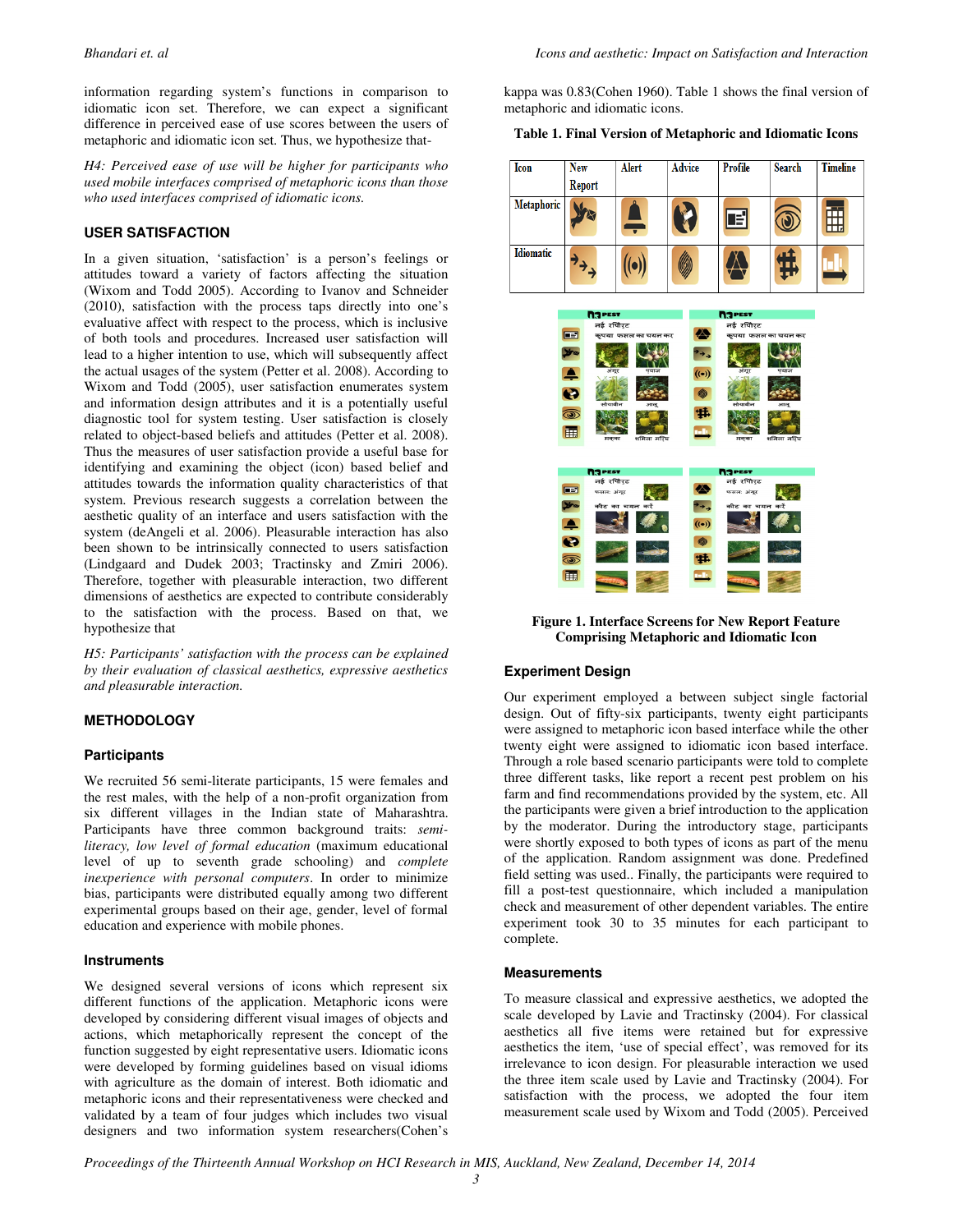ease of use was measured through a four- item scale adopted from the study done by Venkatesh (2000).

#### **RESULTS**

To test H1, H2, H3 and H4, we conducted between subjects single factorial ANOVA. To test H5 we estimated a multiple regression model with 'satisfaction with the process' as dependent variable and 'classical aesthetics', 'expressive aesthetics' and 'pleasurable interaction' as predictor variables. The result revealed that means classical aesthetic score was significantly higher for participants who used metaphoric icon based interfaces than those who used idiomatic icon based ones (P<0.05), (H1: Supported). Result also showed that mean expressive aesthetic score was significantly higher for participants who used metaphoric icon base interfaces than those who used idiomatic icon based interfaces (P  $\lt$ 0.05), H2 $\odot$ Not Supported). Results indicate that 'mean pleasurable interaction' is significantly higher for participants who used metaphoric icon based interfaces than who used idiomatic icon based interfaces (P <0.05), (H3: Supported). Perceived ease of use score is significantly higher for participants who used metaphoric icon based interfaces than those who used idiomatic icon based interfaces  $(P \le 0.05)$ ,  $(H4: \text{Supported})$ . Hypothesis five  $(H5)$ predicted that the 'satisfaction with the process' can be explained significantly based on the 'classical aesthetics', 'expressive aesthetics' and 'pleasurable interaction'. H5 was tested by estimating a multiple regression model with 'satisfaction with the process' as dependent variable and 'classical aesthetics', 'expressive aesthetics' and 'pleasurable interaction' as predictor variables. The results provide partial support for H5. While there is a significant effect of 'classical aesthetics' (P<0.05) and 'pleasurable interaction' (P<0.05) on participants' 'satisfaction with the process' we found no effect of 'expressive aesthetics' (P>0.05). Model accounted for 18.8% to  $23.3\%$  ( $\mathbb{R}^2$ ) of the variance in the dependent variable, 'satisfaction with the processes'.

The result of our study also suggests a relationship between visual metaphor and judgments of classical aesthetics for semiliterate communities of India. Though we are not completely denying the effect of affective response, the same explanations remain applicable for the support of H3 as well as H4. We found no support for our hypothesis two (H2). Our result reveals the counterintuitive phenomenon. In order to investigate this finding we looked at the 'categorical model' proposed by Whitfield and Slatter (1979, 1983). 'Categorical model' conceives aesthetics in terms of information processing demands, where the visual stimuli are judged in the context of the function to which they are assigned. Such phenomenon is known to 'human decision making' (Kahneman et al. 1982) in which 'representativeness' (familiarity) or lack of it proved an effective prediction of preference in studies of aesthetics.

According to Lindgaard et al. (2011), maximum novelty is sometimes assumed to be non-categorical and therefore difficult to categorize. Novel stimuli would thus have positive value to the extent that they contribute to internal category elaboration and differentiation (Whitfield 1983). In our research context, this might be supplemented by the fact that semi-literate community members have significant limitations regarding some crucial cognitive and metacognitive skills (Medhi et al. 2010).

For hypothesis four, participants judged the perceived ease of use of the application assigned to them before they actually use the application. Therefore, the participants have to judge the perceived ease of use of the system based on the 'face value' of interface i.e. aesthetics. The menu icons set can be considered as significant part of the façade of the application which the participants experience first and it is what cues participants about the functionality of the system.

| <b>Table 2: Multiple Regression Analysis Test Results</b> |                                                        |       |       |       |                                     |  |  |  |  |
|-----------------------------------------------------------|--------------------------------------------------------|-------|-------|-------|-------------------------------------|--|--|--|--|
| H <sub>5</sub>                                            | <b>Overall</b><br><b>Partially</b><br><b>Supported</b> | R     | Т     | P     | <b>Hypothesis</b><br><b>Support</b> |  |  |  |  |
| Classical<br>Aesthetics                                   |                                                        | 0.360 | 2.282 | 0.027 | Supported                           |  |  |  |  |
| Expressive<br>Aesthetics                                  |                                                        | 0.049 | 0.303 | 0.763 | Not<br>Supported                    |  |  |  |  |
|                                                           | Pleasurable<br>Interaction                             | 0.319 | 0.319 | 0.025 | Supported                           |  |  |  |  |



 It also influences how the participants further interact with the application. We believe that comparative familiarity with the visuals used in the icons, which represent the system functions plays quite an important role as per the theory of metaphor.

#### **THEORETICAL AND PRACTICAL IMPLICATIONS**

Our study has following major theoretical implications. Firstly, it tries to find a relationship between the theory of 'metaphor' (Carroll and Thomas 1982) and 'classical and expressive aesthetic model' (Lavie and Tractinsky 2004) manifested through icon types. Secondly, it clearly identifies the possible effect of different kinds of aesthetics and pleasurable interaction on users' satisfaction with the process. This study also indirectly contributes to the debate of 'aesthetics-usability relationship' in terms of icon types specifically for semi-literate users of rural India.

Practically, we tested the relevance of aesthetics with semiliterate community members in a daily life usage context. The result of our study suggests a particular type of icons for more favorable aesthetic evaluation and pleasurable interactions. By identifying the aesthetic evaluation of two different types of icons it reflects the aesthetic preference of semi-literate users of rural India. Product managers can now specifically target interface design elements (icons) to ensure satisfaction of the

*Proceedings of the Thirteenth Annual Workshop on HCI Research in MIS, Auckland, New Zealand, December 14, 2014*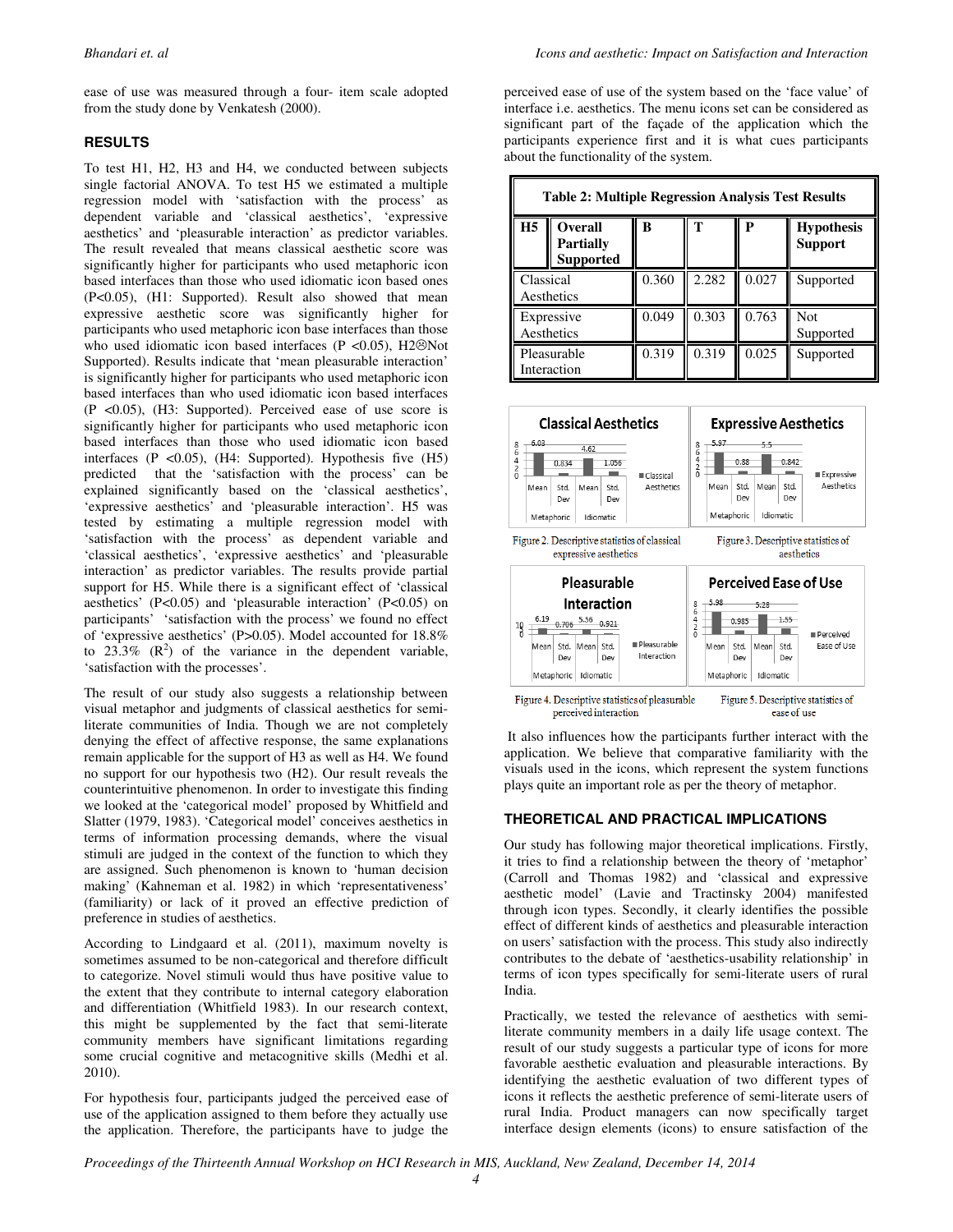**Bhandari et. al** Icons and aesthetic: Impact on Satisfaction and Interaction *Interaction* **Icons** and aesthetic: Impact on Satisfaction and Interaction

semi-literate target users. Finally, our findings are helpful for interface designers to find better icon design strategy to ensure more aesthetically pleasing experience with the end users.

This research is supported by the National Research Foundation, Prime Minister's Office, Singapore under its International Research Centres in Singapore Funding Initiative and administered by the Interactive Digital Media Programme Office. ֺ

#### **REFERENCES**

- Alben, L. 1996. "Quality of experience: Defining the criteria for effective interaction design," *Interactions*, (3:3), pp. 11-15.
- Blackwell, F. A. 2006. "The Reification of Metaphor as a design Tool," *ACM Transactions on Computer-Human Interaction (TOCHI)*, (13), pp. 490-530.
- Carroll, M. J. and Mack, L. R. 1999. "Metaphor, computing systems, and active learning," *International Journal of Human-Computer Studies*, (51), pp.385-403.
- Carroll, M. J. and Thomas, C. J. 1982. "Metaphor and the cognitive representation of computing systems," *IEEE Transactions on Systems, Man and Cybernatics*, (12), pp.107-115.
- Chanwimaiueng, W. and Kasemsan, K. L. M. 2011. "The acceptance and satisfaction of smartphone users toward icon concreteness and complexity," *Proceedings of the IBIMA, Press*, pp.783-790.
- Cohen, J. 1960. "A coefficient of agreement for nominal scales," *Educational and Psychological Measurement*, (20:1), pp. 37-46.
- Cooper, A., Reimann, R. and Cronin, D. 2007. *About face 3: The Essentials of Interaction Design*, Wiley Publishing, Indianapolis.
- Davis, F. D. 1989. "Perceived usefulness, perceived ease of use and user acceptance of information technologies," *MIS Quarterly*, (13:3), pp.319-340.
- De Angeli, A., Sutcliffe, A., and Hartmann, J. 2006. "Interaction, usability and aesthetics: What influences users' preferences?" *Proceedings of ACM conference of Designing Interactive Systems*, ACM Press, pp.271–280.
- Findlater, L., Balakrishnan, R. and Toyama, T. 2009. "Comparing Semiliterate and Illiterate Users' Ability to Transition from Audio+Text to Text-Only Interaction," *Proceedings of CHI 2009*, Boston, Massachusetts, USA.
- Gatsou, C., Politis, A. And Zevgolis, D. 2011. "From icon perception to mobile interaction," *Proceedings of the Federated Conference on Computer Science and Information Systems*, pp.705-710.
- Grisedale, S., Graves, M. and Grunsteidl, A. 1997. "Designing a graphical interface for healthcare workers in rural India," *Proceedings of CHI 1997*. ACM Press.
- Hassenzahl, M. 2004a. "The interplay of beauty, goodness, and usability in interactive products," *Human-Computer Interaction*, (19:4), pp.319-349.
- Hassenzahl, M. 2004b. "Beautiful objects as an extension of the self: A reply," *Human Computer Interaction* (19:4), pp.377- 386.
- Kahneman, D., Slovic, P. and Tversky, A. 1982. *Judgment Under Uncertainty: Heuristics and Biases*, Morgan Kauffmann, San Francisco, CA.
- Karvonen, K. 2000. "The beauty of simplicity," *Proceedings of the Conference of Universal Usability 2000*, ACM, NY, USA, pp.85-90.
- Kurosu, M. and Kashimura, K. 1995. "Apparent usability vs. inherent usability," *Proceedings of CHI 95*, pp.292–293.
- Langer, S. M. 1967. *An Essay on human feeling*. (1), The Johns Hopkins Press, Baltimore.
- Lavie, T., and Tractinsky, N. 2004. "Assessing dimensions of perceived visual aesthetics of web sites," *International journal of Human-Computer Studies*, (60:3), pp.269-298.
- Lindgaard, G., Dudek, C., Sen, D., Sumegi, L. and Noonan, P. 2011. "An Exploration of Relations between Visual Appeal, Trustworthiness and Perceived Usability of Homepages," *Transactions of Computer-Human Interaction (TOCHI)*, (18:1), pp.
- Medhi, I., Patnaik, S., Brunskill, E., Gautama, N.N. S., Thies, William., and Toyama, K. 2011. "Designing mobile interfaces for novice and low literacy users," *ACM Transaction on Computer-Human*, (18:1), pp.2.1- 2.28.
- Medhi, I., Menon, S. R., Cutrell, E., and Toyama, K. 2010. " Beyond strict illiteracy: abstracted
- learning among low-literate users," *Proceedings of International Conference on Information and Communication Technologies and Development*, pp.1-9.
- Parikh, T., Ghosh, K. and Chavan, A. 2003. "Design studies for a financial management system for micro-credit groups in rural India," *Proceedings of the Conference of Universal Usability 2003*, ACM, pp.15-22.
- Petter, S., DeLone, W., and McLean, E. 2008. "Measuring information systems success: models, dimensions, measures, and interrelationships," *European Journal of Information Systems*, (17), pp.236–263.
- Porteous, J. D. 1996. *Environmental Aesthetics: Ideas, Politics and Planning*. Routledge, London.
- Reinecke, K. and Bernstein, A. 2011. "Improving Performance, Perceived Usability, and Aesthetics with Culturally Adaptive User Interfaces," ACM Transactions on Computer-Human Interaction (ToCHI), (18: 2), pp.8.1-8.29.
- Schenkman, B.N. and Jonsson, F.U. 2000. "Aesthetics and preferences of web pages," *Behavior and Information Technology*, (19:5), pp. 367–377.
- Sheppard, A. 1987. *Aesthetics: An Introduction to the Philosophy of Art*. Oxford University Press, Oxford.
- Sullivan, H. L. 1896. "The tall office building artistically considered," Lippincott's Magazine.
- Thatcher, A., Shaik, F., and Zimmerman, C. (2005). Attitudes of semi-literate and literate bank account holders to the use of automatic teller machines (ATMs). *Int. J. Industr. Ergonom* (35), pp.15-30.
- Tractinsky, N., Shoval-Katz, A. and Ikar, D. 2000. "What is beautiful is usable," *Interacting with Computers*, (13), pp.127-145.
- van der Heijden, H. 2003. "Factors influencing the usage of websites: the case of a generic portal in the Netherlands," *Information and Management*, (40), pp.541-549.
- Venkatesh, V. 2000. "Determinants of perceived ease of use: Integrating control, intrinsic motivation, and emotion into the technology acceptance model," *Information System Research*, (11:4), pp.342-365.
- Ware, C. 2000. *Information Visualization*, Morgan Kaufmann.
- Wang, H. F., Hung, S. H. and Liao, C. C. 2007. "A survey of icon taxonomy used in the interface design," *Proceedings of 14th European Conference on Cognitive Ergonomics*, ACM, New York, USA, pp.203-206.
- Whitfield, T.W.A. 1983. "Predicting preference for familiar, everyday objects: an experimental confrontation between two theories of aesthetic behaviour," *Journal of Environmental Psychology*, (3), pp. 221-237.
- Whitfield, T.W.A. and Slatter, P.E. 1979. "The effects of categorisation and prototypicality on aesthetic choice in a

*Proceedings of the Thirteenth Annual Workshop on HCI Research in MIS, Auckland, New Zealand, December 14, 2014*